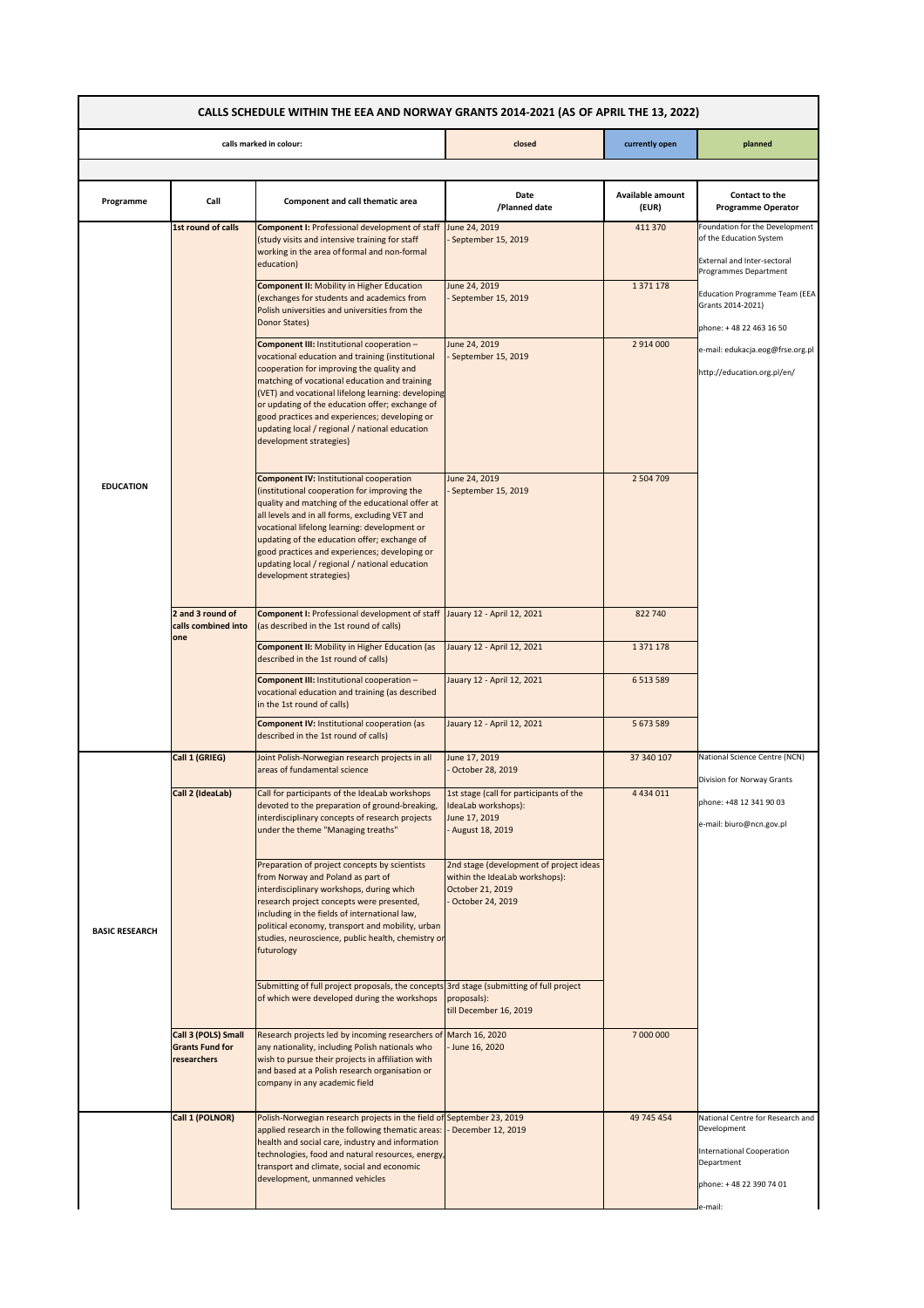| <b>APPLIED RESEARCH</b>                                 | Call 2 (POLNOR CCS)                                                     | Polish-Norwegian research projects in the field of September 23, 2019<br>carbon capture and storage, including: full value<br>chain analysis, social sciences related to the<br>implementation of CCS, pilot CO2 storage<br>installations, new knowledge that will facilitate<br>large-scale CO2 storage, development of<br>integrated CO2 capture solutions with energy<br>and industrial processes                     | December 12, 2019                                                                                             | 11 764 706 | .<br>norwaygrants@ncbr.gov.pl<br>e-mail:<br>norwaygrants@ncbr.gov.pl                                            |
|---------------------------------------------------------|-------------------------------------------------------------------------|--------------------------------------------------------------------------------------------------------------------------------------------------------------------------------------------------------------------------------------------------------------------------------------------------------------------------------------------------------------------------------------------------------------------------|---------------------------------------------------------------------------------------------------------------|------------|-----------------------------------------------------------------------------------------------------------------|
|                                                         | Call 3 (IdeaLab)                                                        | Call for participants of the IdeaLab workshops<br>devoted to the preparation of ground-breaking,<br>interdisciplinary concepts of research projects<br>under the theme "Cities of the future: services<br>and solutions"                                                                                                                                                                                                 | 1st stage (call for participants of the<br>IdeaLab workshops):<br>November 4, 2019<br>November 30, 2019       | 6 651 016  |                                                                                                                 |
|                                                         |                                                                         | Preparation of project concepts by scientists<br>selected in the 1st stage of the call                                                                                                                                                                                                                                                                                                                                   | 2nd stage (development of project ideas<br>within the IdeaLab workshops):<br>March 2, 2020<br>- March 5, 2020 |            |                                                                                                                 |
|                                                         |                                                                         | Submitting of full project proposals, the concepts 3rd stage (submitting of full project<br>of which were developed during the workshops                                                                                                                                                                                                                                                                                 | proposals):<br><b>February 28, 2020</b><br>- June 8, 2020                                                     |            |                                                                                                                 |
|                                                         | <b>Call 4 Small Grants</b><br><b>Scheme for female</b><br>researchers   | Call for female researchers in applied technical<br>sciences                                                                                                                                                                                                                                                                                                                                                             | September 28 - December 11, 2020                                                                              | 5 000 000  |                                                                                                                 |
|                                                         | Call 1                                                                  | Cultural heritage management enhanced -<br>restoration and revitalization of cultural heritage<br>as well as innovative use of cultural<br>infrastructure for the presentation of cultural<br>heritage                                                                                                                                                                                                                   | December 31, 2019<br>- March 30, 2020 (announced<br>on November 26, 2019)                                     | 60 170 588 | Ministry of Culture, National<br>Heritage and Sport<br>Department of European Funds<br>and Affairs              |
|                                                         | Call 2                                                                  | Cultural cooperation - cooperation projects<br>between entities from Poland and the Donor<br><b>States</b>                                                                                                                                                                                                                                                                                                               | December 31, 2019<br>- March 30, 2020 (announced<br>on November 26, 2019)                                     | 3 705 882  | phone: +48 22 69 25 410<br>e-mail: dfe@mkidn.gov.pl<br>https://eogkultura.mkidn.gov.pl                          |
| <b>CULTURE</b>                                          | Call 3                                                                  | Cultural cooperation development among the<br>creators, the cultural life players and cultural<br>institutions from Poland and Donor states.<br>Projects can be implemented in all areas of<br>culture and art, i.e. music and stage arts, plastic<br>and visual arts (including film festivals), cultural<br>heritage, creative industries, literature and art<br>criticism, archives, cultural and artistic education. | November 20, 2020 - January 22, 2021                                                                          | 4 941 177  |                                                                                                                 |
|                                                         | Call 4                                                                  | Cultural cooperation development among the<br>creators, the cultural life players and cultural<br>institutions from Poland and Donor states.<br>Projects can be implemented in all areas of<br>culture and art, i.e. music and stage arts, plastic<br>and visual arts (including film festivals), cultural<br>heritage, creative industries, literature and art<br>criticism, archives, cultural and artistic education. | November 29, 2021 - February 14, 2022                                                                         | 4 174 070  |                                                                                                                 |
| <b>BUSINESS</b><br>DEVELOPMENT AND<br><b>INNOVATION</b> | Call 1                                                                  | Green industry innovation - the scheme is aimed November 19, 2019<br>to increase the competitiveness of enterprises<br>using green industry innovation solutions.                                                                                                                                                                                                                                                        | May 14, 2020                                                                                                  | 50 000 000 | Polish Agency for Enterprise<br>Development (PARP)<br>Department of Innovation<br>Implementation in Enterprises |
|                                                         | Call 2                                                                  | Blue growth - the scheme is aimed to increase<br>the competitiveness of enterprises pursuing their - May 14, 2020<br>activities on inland or sea waters or their<br>immediate surrounding.                                                                                                                                                                                                                               | November 19, 2019                                                                                             | 10 000 000 | phone:<br>+48 22 432 80 80<br>+48 22 432 71 25                                                                  |
|                                                         | Call 3                                                                  | Welfare technologies - projects dedicated to the<br>development and marketing of products that<br>facilitate the functioning in everyday life of<br>people from vulnerable social groups, including<br>the elderly.                                                                                                                                                                                                      | November 19, 2019<br>May 14, 2020                                                                             | 18 700 000 | Infoline:<br>+48 801 332 202<br>+48 22 574 07 07<br>e-mail: info@parp.gov.pl                                    |
|                                                         | Call 4                                                                  | Blue growth - the scheme is aimed to increase<br>the competitiveness of enterprises pursuing their<br>activities on inland or sea waters or their<br>immediate surrounding.                                                                                                                                                                                                                                              | February 1 - April 7, 2022                                                                                    | 9 350 000  |                                                                                                                 |
|                                                         | <b>Call 4: Small Grants</b><br><b>Schemes for female</b><br>enterprises | Small grants for increasing the innovation of<br>enterprises run by women - for projects in the<br>area of innovation in the field of: green<br>technologies, blue growth, welfare technologies                                                                                                                                                                                                                          | November 19, 2019<br>May 14, 2020                                                                             | 15 000 000 |                                                                                                                 |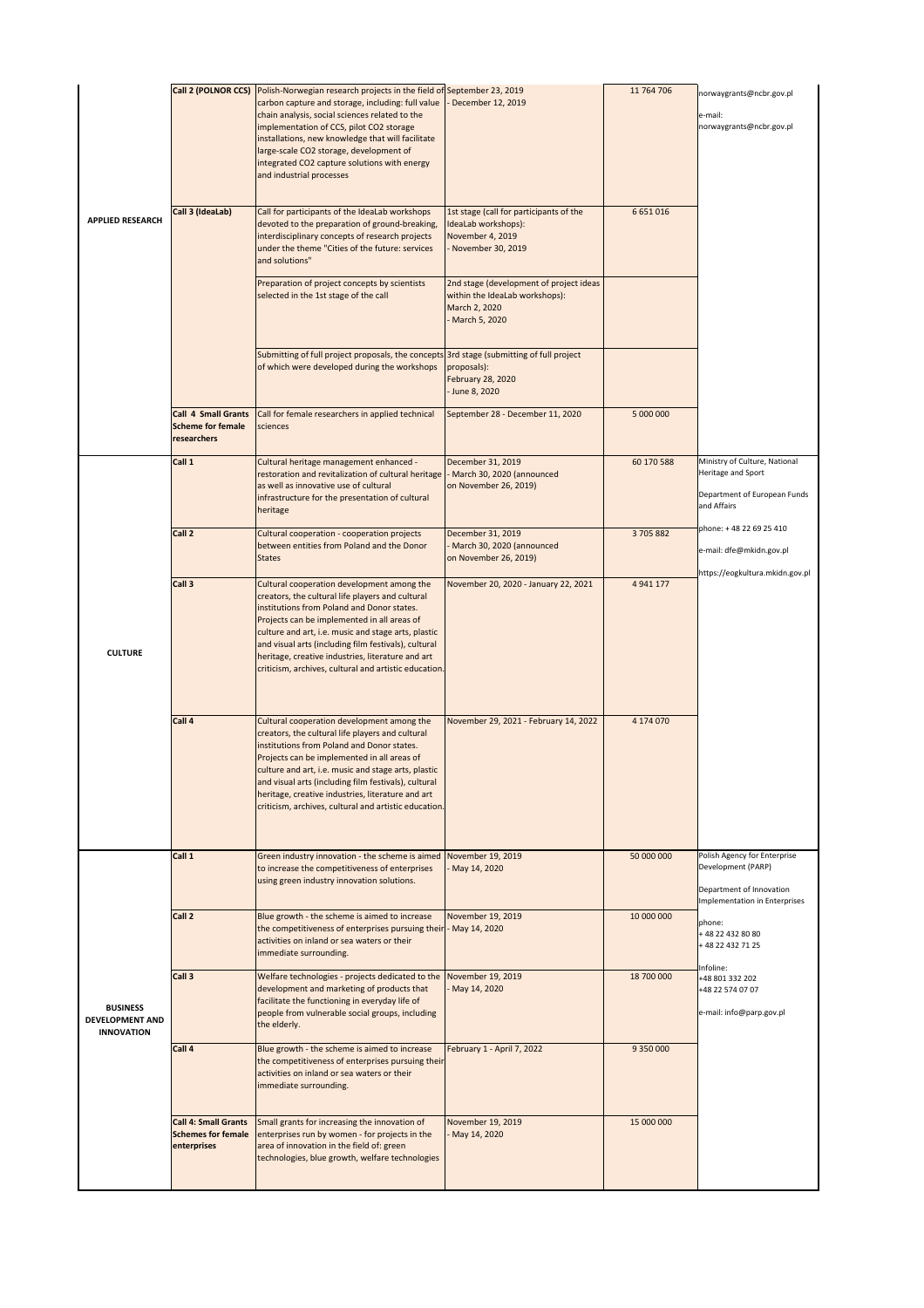| <b>LOCAL DEVELOPMENT</b> | Call 1 | The call aims to support small and medium-sized 1st stage:<br>cities in developing and implementing by them a<br>balanced and systemic approach to local<br>development and thus to reduce negative<br>development phenomena and raise the standard<br>of living of their inhabitants. The projects<br>concern, among others, broadly understood<br>environmental protection (including efficient and Selected qualified applicants were<br>clean energy, sustainable transport), social policy eligible for the 2nd stage of the call -<br>(including poverty reduction, accessibility,<br>housing policy, social innovation, employment,<br>health, education, social participation) and<br>support for the local labor market and<br>entrepreneurship.                                    | May 6, 2019<br>- July 22, 2019<br>2nd stage: 23 January, 2020 - 30<br>October, 2020<br>submission of the Complete Project<br>Proposals. The deadline for submiting<br>the CPPs expired on 30th October 2020.<br>CPP was submitted by all 54 applicants<br>who qualified for the 2nd stage. Formal<br>evaluation and project completion are<br>currently in progress. After the formal<br>assessment is completed, the content -<br>related assessment will begin; its<br>finalization is planned for the I quarter of<br>2021. | 102 647 058   | Ministry of Development Funds<br>and Regional Policy<br>Department of Assistance<br>Programmes<br>phone:<br>+ 48 22 273 77 91<br>+48 22 273 78 36<br>e-mail:<br>rozwojlokalny@mfipr.gov.pl<br>https://www.eog.gov.pl/en/site/l<br>earn-more-about-the-<br>grants/learn-more-about-local-<br>development-programme/ |
|--------------------------|--------|----------------------------------------------------------------------------------------------------------------------------------------------------------------------------------------------------------------------------------------------------------------------------------------------------------------------------------------------------------------------------------------------------------------------------------------------------------------------------------------------------------------------------------------------------------------------------------------------------------------------------------------------------------------------------------------------------------------------------------------------------------------------------------------------|--------------------------------------------------------------------------------------------------------------------------------------------------------------------------------------------------------------------------------------------------------------------------------------------------------------------------------------------------------------------------------------------------------------------------------------------------------------------------------------------------------------------------------|---------------|--------------------------------------------------------------------------------------------------------------------------------------------------------------------------------------------------------------------------------------------------------------------------------------------------------------------|
|                          | Call 1 | International police cooperation and combating<br>crime. The call aims to strengthen law<br>enforcement cooperation, including the<br>prevention and detection of organized crime by:<br>providing law enforcement officers with access<br>to new technologies and appropriate training,<br>and strengthening national cooperation<br>and international law enforcement agencies such<br>as Eurojust, Europol, Interpol and Frontex.                                                                                                                                                                                                                                                                                                                                                         | November 21, 2019<br>February 28, 2020                                                                                                                                                                                                                                                                                                                                                                                                                                                                                         | 4 701 069     | Ministry of Interior and<br>Administration<br>Department of European Funds<br>phone: +48 22 601 42 48<br>e-mail:<br>fundusze.kontakt@mswia.gov.pl<br>https://fundusze.mswia.gov.pl/u<br>ee/funds/implemented/norwegia<br>n-financial-mec/15294, Norway-                                                            |
| <b>HOME AFFAIRS</b>      | Call 2 | Institutional strengthening in the area of asylum<br>and migration. The call aims to ensure the<br>functioning of national asylum and migration<br>management systems and to ensure the right to<br>seek asylum, i.a. through: support for national<br>asylum and migration management systems,<br>including voluntary return; services supporting<br>applicants for refugee status in exercising their<br>fundamental rights (psychological and legal<br>assistance, providing comprehensive information<br>to migrants and asylum seekers); activities in the<br>area of voluntary returns, including primarily<br>training, workshops for officers and employees<br>who have direct contact with migrants;<br>assistance for unaccompanied minors and other<br>groups with special needs. | May 4, 2020<br>August 14, 2020                                                                                                                                                                                                                                                                                                                                                                                                                                                                                                 | 3 172 000     | Grants-2014-2021-basic-<br>information.html                                                                                                                                                                                                                                                                        |
|                          | Call 1 | Implementation of green and blue infrastructure April 3, 2020 - August 17, 2020<br>in cities                                                                                                                                                                                                                                                                                                                                                                                                                                                                                                                                                                                                                                                                                                 | (announced on March 13, 2020)                                                                                                                                                                                                                                                                                                                                                                                                                                                                                                  | 23 029 413    | Ministry of Climate and<br>Environment<br>Department of European Funds                                                                                                                                                                                                                                             |
|                          |        | Ecosystem management plans implemented                                                                                                                                                                                                                                                                                                                                                                                                                                                                                                                                                                                                                                                                                                                                                       | April 3, 2020 - August 3, 2020<br>(announced on March 13, 2020)                                                                                                                                                                                                                                                                                                                                                                                                                                                                | 5 882 352     | phone: +48 22 369 28 23<br>e-mail: mfeog@mos.gov.pl                                                                                                                                                                                                                                                                |
|                          |        | Increased protection against invasive alien<br>species and preventing their spread                                                                                                                                                                                                                                                                                                                                                                                                                                                                                                                                                                                                                                                                                                           | April 3, 2020 - August 3, 2020<br>(announced on March 13, 2020)                                                                                                                                                                                                                                                                                                                                                                                                                                                                | 3 5 8 3 5 7 6 | National Fund for Environmental<br>Protection and Water                                                                                                                                                                                                                                                            |
|                          |        | Improved energy efficiency in school buildings                                                                                                                                                                                                                                                                                                                                                                                                                                                                                                                                                                                                                                                                                                                                               | April 3, 2020 - September 14, 2020<br>(announced on March 13, 2020)                                                                                                                                                                                                                                                                                                                                                                                                                                                            | 20 000 000    | Management<br><b>Energy Department</b>                                                                                                                                                                                                                                                                             |
|                          |        | Development of high-efficiency industrial and<br>professional cogeneration                                                                                                                                                                                                                                                                                                                                                                                                                                                                                                                                                                                                                                                                                                                   | April 3, 2020 - August 31, 2020<br>(announced on March 13, 2020)                                                                                                                                                                                                                                                                                                                                                                                                                                                               | 40 000 000    | phone: +48 22 45 90 452                                                                                                                                                                                                                                                                                            |
|                          | Call 2 | Awareness raising activities on climate change<br>mitigation and adaptation carried out by schools                                                                                                                                                                                                                                                                                                                                                                                                                                                                                                                                                                                                                                                                                           | April 3, 2020 - August 31, 2020<br>(announced on March 13, 2020)                                                                                                                                                                                                                                                                                                                                                                                                                                                               | 1575941       |                                                                                                                                                                                                                                                                                                                    |
| <b>ENVIRONMENT</b>       |        | Activities related to the protection of the<br>environment and ecosystems carried out by the<br>NGOs - Small Grants Fund                                                                                                                                                                                                                                                                                                                                                                                                                                                                                                                                                                                                                                                                     | April 3, 2020 - August 3, 2020<br>(announced on March 13, 2020)                                                                                                                                                                                                                                                                                                                                                                                                                                                                | 2 804 720     |                                                                                                                                                                                                                                                                                                                    |
|                          |        | Construction/modernization of municipal heating April 3, 2020 - August 31, 2020<br>systems and elimination of individual heat<br>sources                                                                                                                                                                                                                                                                                                                                                                                                                                                                                                                                                                                                                                                     | (announced on March 13, 2020)                                                                                                                                                                                                                                                                                                                                                                                                                                                                                                  | 37 988 705    |                                                                                                                                                                                                                                                                                                                    |
|                          |        | Construction of a plant for the production of<br>wood and agricultural biomass fuel in the form of (announced on October 12, 2020)<br>pellets                                                                                                                                                                                                                                                                                                                                                                                                                                                                                                                                                                                                                                                | November 9, 2020 - March 31, 2021                                                                                                                                                                                                                                                                                                                                                                                                                                                                                              | 3 000 000     |                                                                                                                                                                                                                                                                                                                    |
|                          | Call 3 | Enhanced implementation of the circular<br>economy                                                                                                                                                                                                                                                                                                                                                                                                                                                                                                                                                                                                                                                                                                                                           | July 22, 2020 - September 22, 2020<br>(announced on June 22, 2020)                                                                                                                                                                                                                                                                                                                                                                                                                                                             | 3 000 000     |                                                                                                                                                                                                                                                                                                                    |